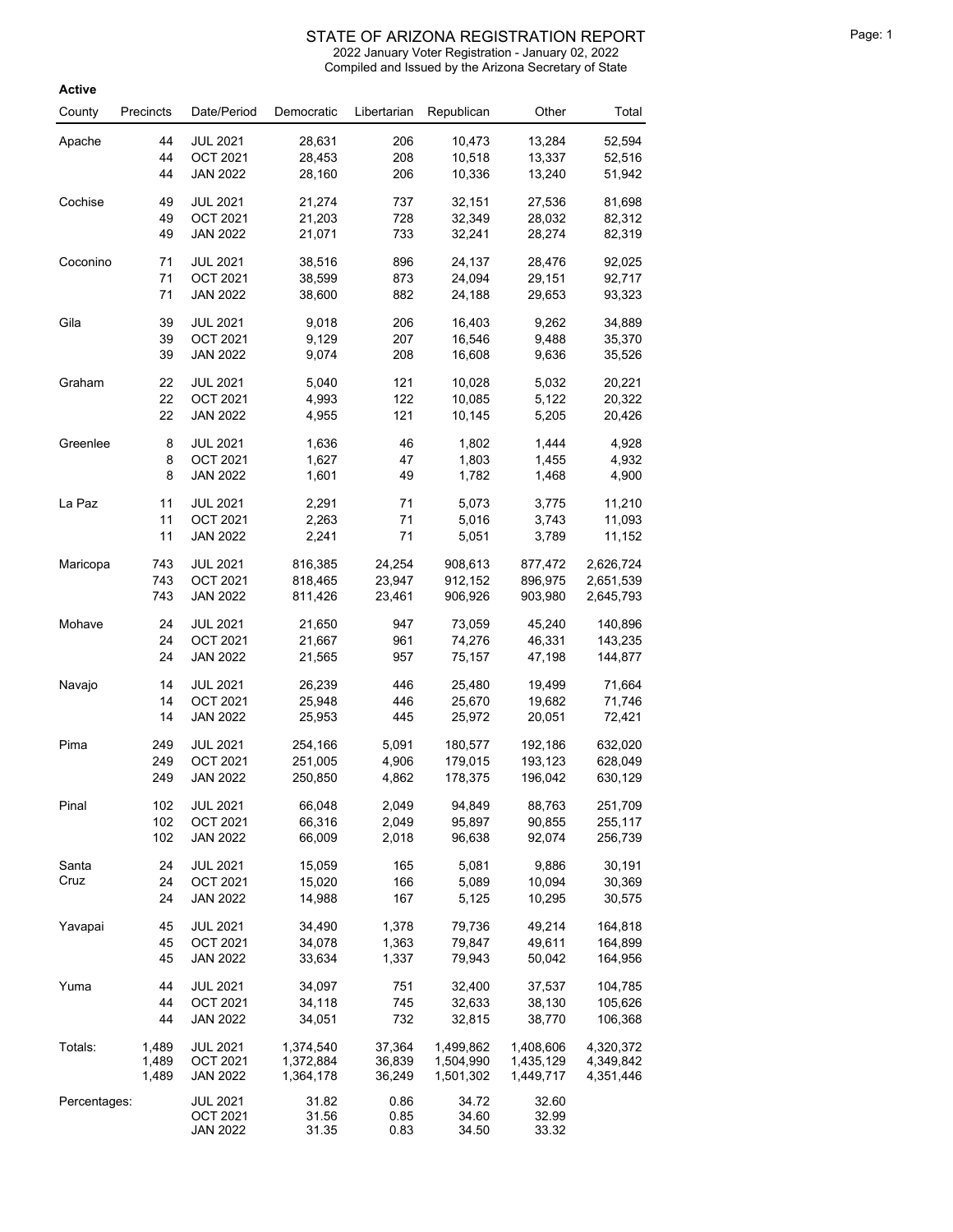Compiled and Issued by the Arizona Secretary of State 2022 January Voter Registration - January 02, 2022

| <b>Active</b>                   |                |            |             |            |         |         |
|---------------------------------|----------------|------------|-------------|------------|---------|---------|
| <b>District</b>                 | Precincts      | Democratic | Libertarian | Republican | Other   | Total   |
| <b>Congressional District 1</b> |                |            |             |            |         |         |
| Apache                          | 44             | 28,160     | 206         | 10,336     | 13,240  | 51,942  |
| Coconino                        | 71             | 38,600     | 882         | 24,188     | 29,653  | 93,323  |
| Gila                            | 22             | 5,689      | 63          | 3,825      | 3,904   | 13,481  |
| Graham                          | 22             | 4,955      | 121         | 10,145     | 5,205   | 20,426  |
| Greenlee                        | 8              | 1,601      | 49          | 1,782      | 1,468   | 4,900   |
| Maricopa                        | 3              | 685        | 9           | 83         | 633     | 1,410   |
| Mohave                          | $\overline{c}$ | 288        | 5           | 109        | 353     | 755     |
| Navajo                          | 14             | 25,953     | 445         | 25,972     | 20,051  | 72,421  |
| Pima                            | 26             | 24,857     | 569         | 32,697     | 25,539  | 83,662  |
| Pinal                           | 60             | 39,463     | 908         | 43,324     | 47,651  | 131,346 |
| Yavapai                         | 7              | 6,340      | 179         | 8,056      | 7,607   | 22,182  |
| Total:                          | 279            | 176,591    | 3,436       | 160,517    | 155,304 | 495,848 |
| <b>Congressional District 2</b> |                |            |             |            |         |         |
| Cochise                         | 49             | 21,071     | 733         | 32,241     | 28,274  | 82,319  |
| Pima                            | 146            | 148,302    | 3,143       | 116,982    | 118,635 | 387,062 |
| Total:                          | 195            | 169,373    | 3,876       | 149,223    | 146,909 | 469,381 |
| <b>Congressional District 3</b> |                |            |             |            |         |         |
| Maricopa                        | 47             | 52,726     | 1,180       | 36,919     | 55,280  | 146,105 |
| Pima                            | 77             | 77,691     | 1,150       | 28,696     | 51,868  | 159,405 |
| Pinal                           | 1              | 156        | 0           | 8          | 87      | 251     |
| Santa Cruz                      | 24             | 14,988     | 167         | 5,125      | 10,295  | 30,575  |
| Yuma                            | 29             | 25,114     | 397         | 13,447     | 24,072  | 63,030  |
| Total:                          | 178            | 170,675    | 2,894       | 84,195     | 141,602 | 399,366 |
| <b>Congressional District 4</b> |                |            |             |            |         |         |
| Gila                            | 17             | 3,385      | 145         | 12,783     | 5,732   | 22,045  |
| La Paz                          | 11             | 2,241      | 71          | 5,051      | 3,789   | 11,152  |
| Maricopa                        | 18             | 9,258      | 373         | 21,920     | 15,122  | 46,673  |
| Mohave                          | 22             | 21,277     | 952         | 75,048     | 46,845  | 144,122 |
| Pinal                           | 41             | 26,390     | 1,110       | 53,306     | 44,336  | 125,142 |
| Yavapai                         | 38             | 27,294     | 1,158       | 71,887     | 42,435  | 142,774 |
| Yuma                            | 15             | 8,937      | 335         | 19,368     | 14,698  | 43,338  |
| Total:                          | 162            | 98,782     | 4,144       | 259,363    | 172,957 | 535,246 |
| <b>Congressional District 5</b> |                |            |             |            |         |         |
| Maricopa                        | 128            | 136,993    | 5,265       | 241,645    | 188,395 | 572,298 |
| Total:                          | 128            | 136,993    | 5,265       | 241,645    | 188,395 | 572,298 |
| Congressional District 6        |                |            |             |            |         |         |
| Maricopa                        | 157            | 143,332    | 4,686       | 202,720    | 177,712 | 528,450 |
| Total:                          | 157            | 143,332    | 4,686       | 202,720    | 177,712 | 528,450 |
| <b>Congressional District 7</b> |                |            |             |            |         |         |
| Maricopa                        | 107            | 160,974    | 2,674       | 50,436     | 125,558 | 339,642 |
| Total:                          | 107            | 160,974    | 2,674       | 50,436     | 125,558 | 339,642 |
| Congressional District 8        |                |            |             |            |         |         |
| Maricopa                        | 143            | 138,379    | 4,414       | 225,604    | 178,282 | 546,679 |
| Total:                          | 143            | 138,379    | 4,414       | 225,604    | 178,282 | 546,679 |
| Congressional District 9        |                |            |             |            |         |         |
| Maricopa                        | 140            | 169,079    | 4,860       | 127,599    | 162,998 | 464,536 |
| Total:                          | 140            | 169,079    | 4,860       | 127,599    | 162,998 | 464,536 |

<sup>140</sup> 169,079 4,860 127,599 162,998 464,536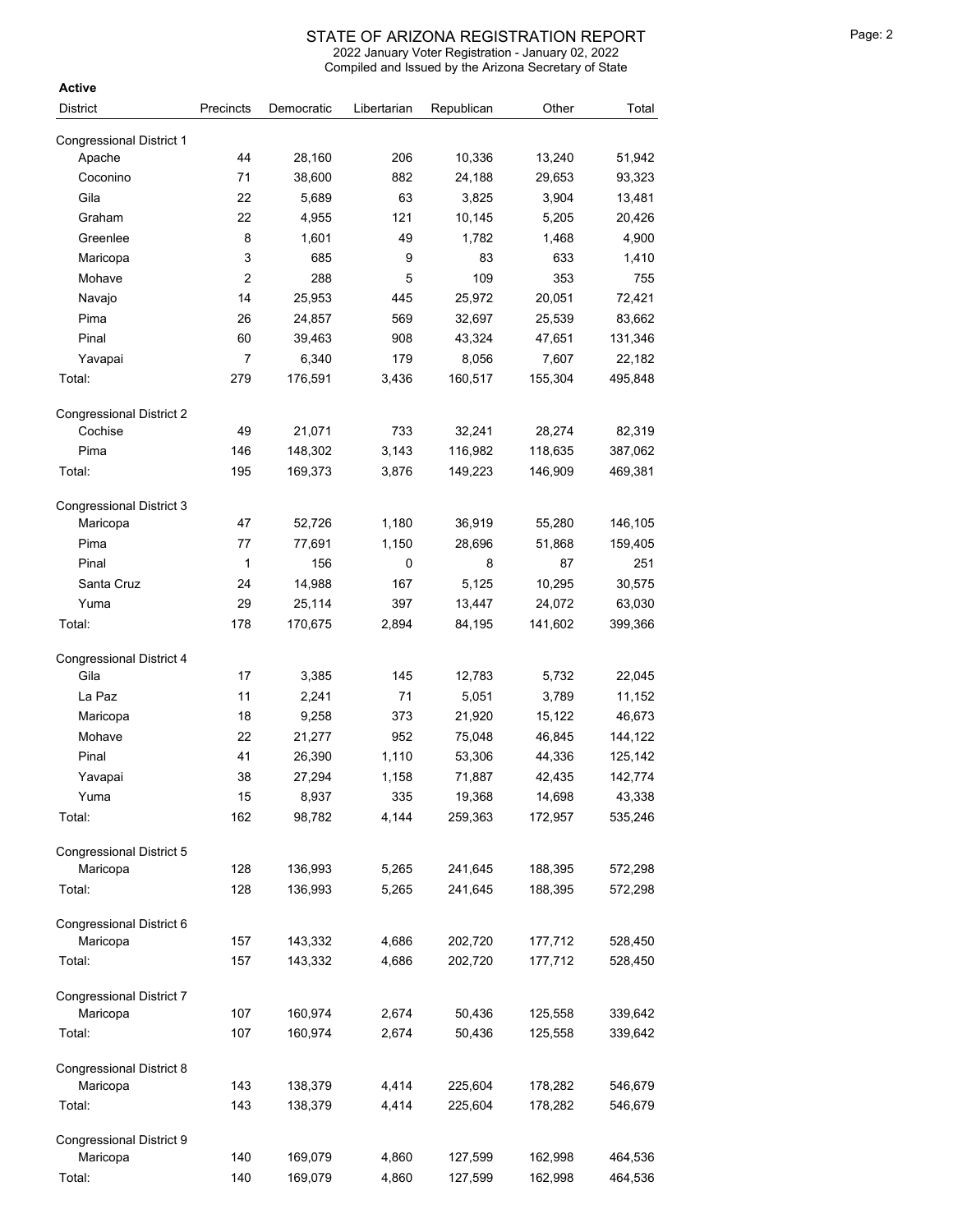| <b>Active</b>                      |                         |            |             |            |        |         |
|------------------------------------|-------------------------|------------|-------------|------------|--------|---------|
| <b>District</b>                    | Precincts               | Democratic | Libertarian | Republican | Other  | Total   |
| Legislative District 1             |                         |            |             |            |        |         |
| Maricopa                           | 16                      | 10,446     | 503         | 27,829     | 17,143 | 55,921  |
| Yavapai                            | 35                      | 21,772     | 996         | 63,575     | 35,295 | 121,638 |
| Total:                             | 51                      | 32,218     | 1,499       | 91,404     | 52,438 | 177,559 |
|                                    |                         |            |             |            |        |         |
| Legislative District 2             |                         |            |             |            |        |         |
| Pima                               | 33                      | 35,643     | 576         | 23,884     | 29,754 | 89,857  |
| Santa Cruz                         | 24                      | 14,988     | 167         | 5,125      | 10,295 | 30,575  |
| Total:                             | 57                      | 50,631     | 743         | 29,009     | 40,049 | 120,432 |
| Legislative District 3             |                         |            |             |            |        |         |
| Pima                               | 41                      | 54,921     | 774         | 17,682     | 34,368 | 107,745 |
| Total:                             | 41                      | 54,921     | 774         | 17,682     | 34,368 | 107,745 |
|                                    |                         |            |             |            |        |         |
| Legislative District 4<br>Maricopa | 18                      | 12,254     | 353         | 14,156     | 15,209 | 41,972  |
| Pima                               | 17                      | 8,089      | 103         | 2,820      | 5,445  | 16,457  |
| Pinal                              | 1                       | 156        | 0           | 8          | 87     | 251     |
|                                    | 23                      | 22,153     |             | 10,312     |        | 53,266  |
| Yuma                               |                         |            | 322         |            | 20,479 |         |
| Total:                             | 59                      | 42,652     | 778         | 27,296     | 41,220 | 111,946 |
| Legislative District 5             |                         |            |             |            |        |         |
| La Paz                             | 11                      | 2,241      | 71          | 5,051      | 3,789  | 11,152  |
| Mohave                             | 22                      | 21,277     | 952         | 75,048     | 46,845 | 144,122 |
| Total:                             | 33                      | 23,518     | 1,023       | 80,099     | 50,634 | 155,274 |
|                                    |                         |            |             |            |        |         |
| Legislative District 6<br>Coconino | 45                      |            | 720         | 19,129     | 22,219 |         |
| Gila                               |                         | 26,054     |             |            |        | 68,122  |
|                                    | 18                      | 3,432      | 149         | 12,907     | 5,787  | 22,275  |
| Navajo                             | 5                       | 2,820      | 139         | 11,376     | 5,023  | 19,358  |
| Yavapai                            | 10                      | 11,862     | 341         | 16,368     | 14,747 | 43,318  |
| Total:                             | 78                      | 44,168     | 1,349       | 59,780     | 47,776 | 153,073 |
| Legislative District 7             |                         |            |             |            |        |         |
| Apache                             | 44                      | 28,160     | 206         | 10,336     | 13,240 | 51,942  |
| Coconino                           | 26                      | 12,546     | 162         | 5,059      | 7,434  | 25,201  |
| Gila                               | 3                       | 2,119      | 7           | 246        | 1,060  | 3,432   |
| Graham                             | $\overline{\mathbf{c}}$ | 1,423      | 8           | 187        | 645    | 2,263   |
| Mohave                             | $\overline{\mathbf{c}}$ | 288        | 5           | 109        | 353    | 755     |
| Navajo                             | 9                       | 23,133     | 306         | 14,596     | 15,028 | 53,063  |
| Pinal                              | $\mathbf{1}$            | 0          | 0           | 0          | 0      | 0       |
| Total:                             | 87                      | 67,669     | 694         | 30,533     | 37,760 | 136,656 |
| Legislative District 8             |                         |            |             |            |        |         |
| Gila                               | 18                      | 3,523      | 52          | 3,455      | 2,789  | 9,819   |
| Pinal                              | 51                      | 32,389     | 893         | 41,526     | 41,944 | 116,752 |
| Total:                             | 69                      | 35,912     | 945         | 44,981     | 44,733 | 126,571 |
|                                    |                         |            |             |            |        |         |
| Legislative District 9             |                         |            |             |            |        |         |
| Pima                               | 57                      | 59,302     | 1,117       | 39,103     | 42,930 | 142,452 |
| Total:                             | 57                      | 59,302     | 1,117       | 39,103     | 42,930 | 142,452 |
| Legislative District 10            |                         |            |             |            |        |         |
| Pima                               | 49                      | 54,908     | 1,187       | 40,196     | 41,527 | 137,818 |
| Total:                             | 49                      | 54,908     | 1,187       | 40,196     | 41,527 | 137,818 |
|                                    |                         |            |             |            |        |         |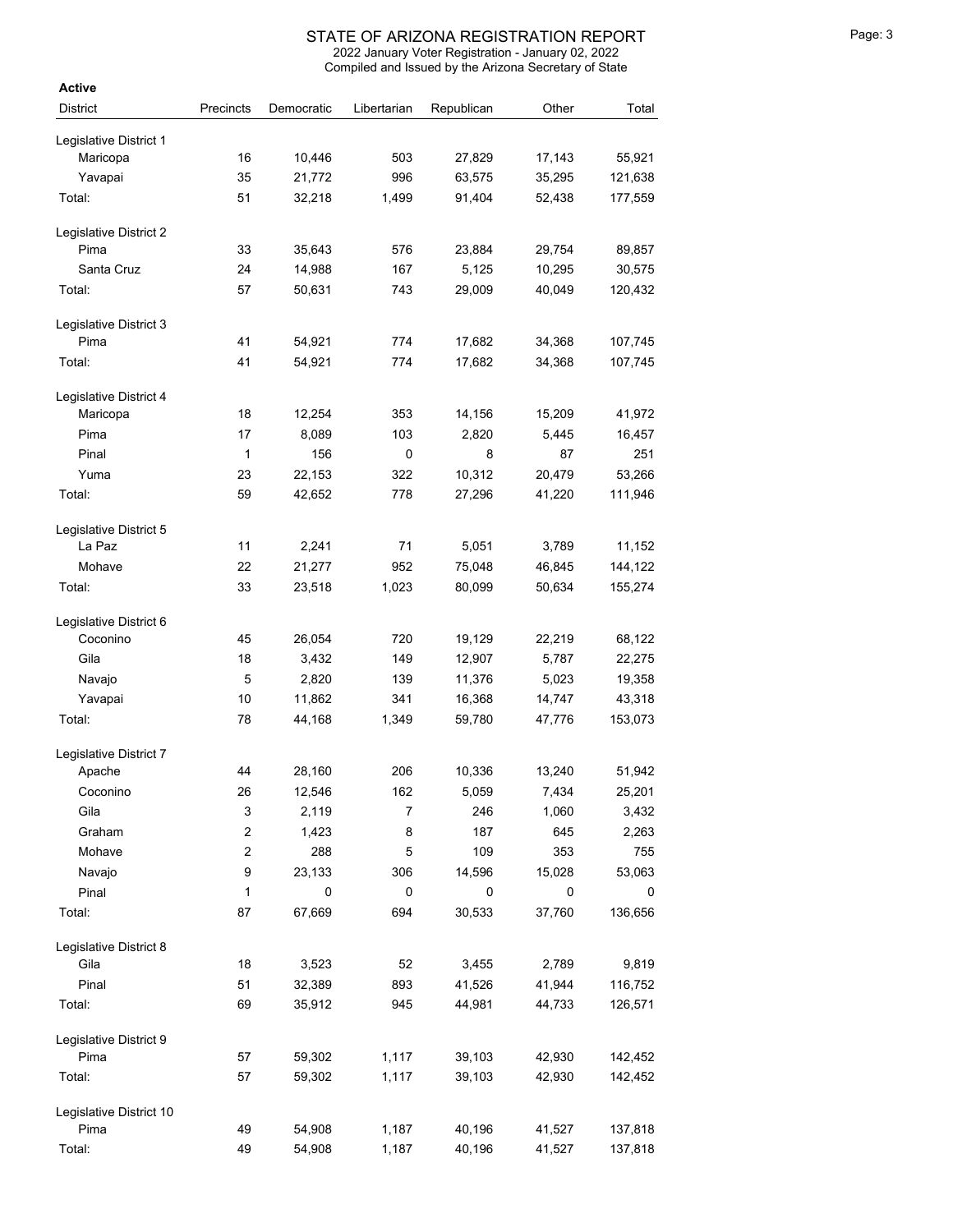| <b>Active</b>           |           |            |             |            |        |         |
|-------------------------|-----------|------------|-------------|------------|--------|---------|
| <b>District</b>         | Precincts | Democratic | Libertarian | Republican | Other  | Total   |
| Legislative District 11 |           |            |             |            |        |         |
| Pima                    | 34        | 29,217     | 754         | 39,235     | 30,604 | 99,810  |
| Pinal                   | 27        | 19,941     | 579         | 25,624     | 26,781 | 72,925  |
| Total:                  | 61        | 49,158     | 1,333       | 64,859     | 57,385 | 172,735 |
| Legislative District 12 |           |            |             |            |        |         |
| Maricopa                | 37        | 43,821     | 1,920       | 87,302     | 63,844 | 196,887 |
| Pinal                   | 1         | 359        | 19          | 1,333      | 743    | 2,454   |
| Total:                  | 38        | 44,180     | 1,939       | 88,635     | 64,587 | 199,341 |
| Legislative District 13 |           |            |             |            |        |         |
| Maricopa                | 29        | 29,694     | 995         | 49,435     | 40,647 | 120,771 |
| Yuma                    | 21        | 11,898     | 410         | 22,503     | 18,291 | 53,102  |
| Total:                  | 50        | 41,592     | 1,405       | 71,938     | 58,938 | 173,873 |
| Legislative District 14 |           |            |             |            |        |         |
| Cochise                 | 49        | 21,071     | 733         | 32,241     | 28,274 | 82,319  |
| Graham                  | 20        | 3,532      | 113         | 9,958      | 4,560  | 18,163  |
| Greenlee                | 8         | 1,601      | 49          | 1,782      | 1,468  | 4,900   |
| Pima                    | 18        | 8,770      | 351         | 15,455     | 11,414 | 35,990  |
| Total:                  | 95        | 34,974     | 1,246       | 59,436     | 45,716 | 141,372 |
| Legislative District 15 |           |            |             |            |        |         |
| Maricopa                | 42        | 41,777     | 1,637       | 68,210     | 55,875 | 167,499 |
| Total:                  | 42        | 41,777     | 1,637       | 68,210     | 55,875 | 167,499 |
| Legislative District 16 |           |            |             |            |        |         |
| Maricopa                | 25        | 25,059     | 1,048       | 46,053     | 37,570 | 109,730 |
| Pinal                   | 21        | 13,164     | 527         | 28,147     | 22,519 | 64,357  |
| Total:                  | 46        | 38,223     | 1,575       | 74,200     | 60,089 | 174,087 |
| Legislative District 17 |           |            |             |            |        |         |
| Maricopa                | 40        | 48,313     | 1,386       | 57,846     | 56,771 | 164,316 |
| Total:                  | 40        | 48,313     | 1,386       | 57,846     | 56,771 | 164,316 |
| Legislative District 18 |           |            |             |            |        |         |
| Maricopa                | 41        | 55,776     | 1,526       | 50,120     | 54,412 | 161,834 |
| Total:                  | 41        | 55,776     | 1,526       | 50,120     | 54,412 | 161,834 |
| Legislative District 19 |           |            |             |            |        |         |
| Maricopa                | 29        | 47,082     | 801         | 17,714     | 41,977 | 107,574 |
| Total:                  | 29        | 47,082     | 801         | 17,714     | 41,977 | 107,574 |
| Legislative District 20 |           |            |             |            |        |         |
| Maricopa                | 47        | 42,228     | 1,460       | 47,188     | 49,763 | 140,639 |
| Total:                  | 47        | 42,228     | 1,460       | 47,188     | 49,763 | 140,639 |
| Legislative District 21 |           |            |             |            |        |         |
| Maricopa                | 42        | 42,002     | 1,214       | 55,675     | 50,893 | 149,784 |
| Total:                  | 42        | 42,002     | 1,214       | 55,675     | 50,893 | 149,784 |
| Legislative District 22 |           |            |             |            |        |         |
| Maricopa                | 48        | 43,356     | 1,288       | 89,431     | 59,818 | 193,893 |
| Total:                  | 48        | 43,356     | 1,288       | 89,431     | 59,818 | 193,893 |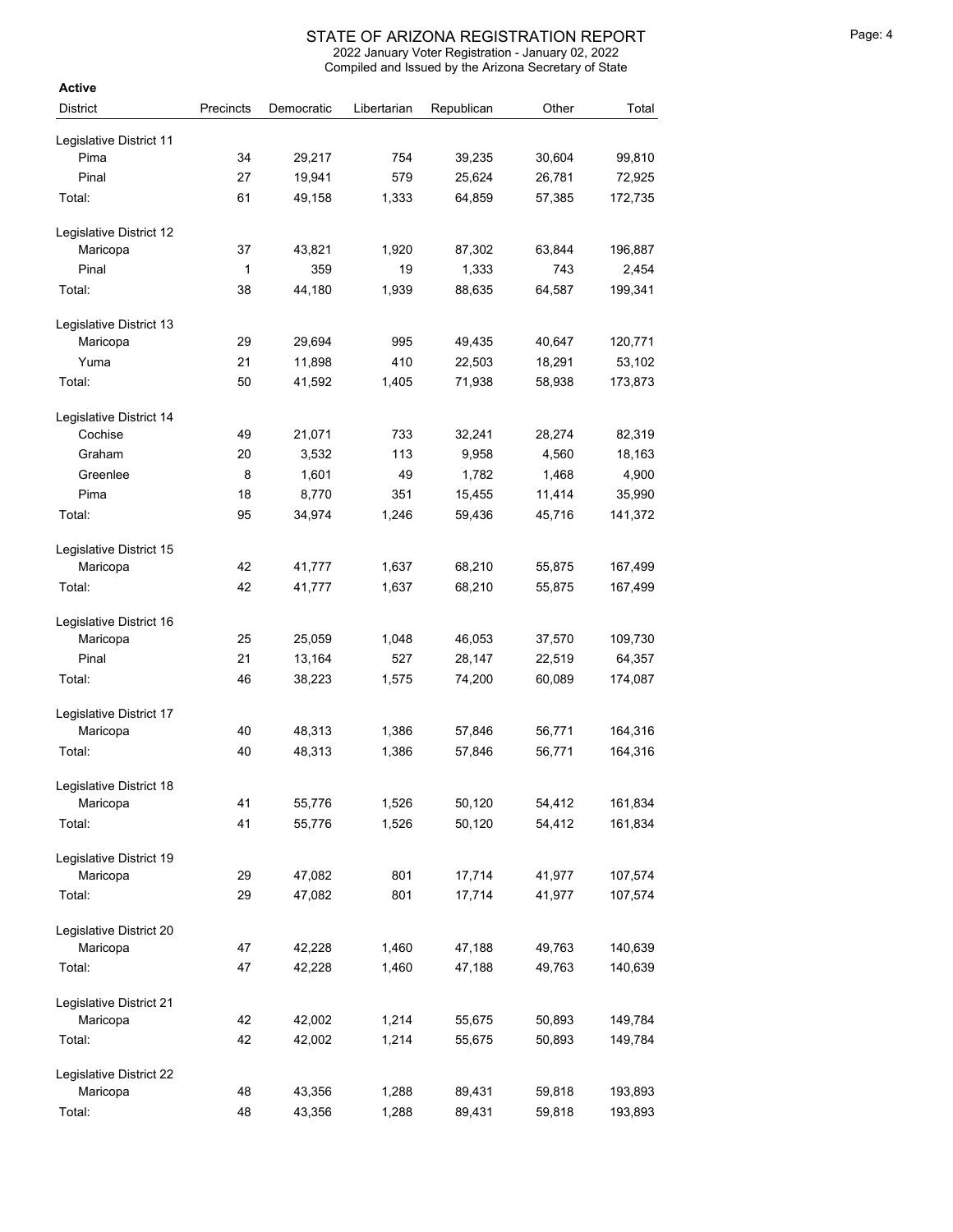| <b>Active</b>           |           |            |             |            |           |           |
|-------------------------|-----------|------------|-------------|------------|-----------|-----------|
| <b>District</b>         | Precincts | Democratic | Libertarian | Republican | Other     | Total     |
| Legislative District 23 |           |            |             |            |           |           |
| Maricopa                | 57        | 44,987     | 1,296       | 79,260     | 58,274    | 183,817   |
| Total:                  | 57        | 44,987     | 1,296       | 79,260     | 58,274    | 183,817   |
| Legislative District 24 |           |            |             |            |           |           |
| Maricopa                | 40        | 57,367     | 1,344       | 25,250     | 44,367    | 128,328   |
| Total:                  | 40        | 57,367     | 1,344       | 25,250     | 44,367    | 128,328   |
| Legislative District 25 |           |            |             |            |           |           |
| Maricopa                | 42        | 37,060     | 1,483       | 65,292     | 49,191    | 153,026   |
| Total:                  | 42        | 37,060     | 1,483       | 65,292     | 49,191    | 153,026   |
| Legislative District 26 |           |            |             |            |           |           |
| Maricopa                | 34        | 44,317     | 1,383       | 23,531     | 45,272    | 114,503   |
| Total:                  | 34        | 44,317     | 1,383       | 23,531     | 45,272    | 114,503   |
| Legislative District 27 |           |            |             |            |           |           |
| Maricopa                | 37        | 56,706     | 848         | 16,232     | 41,975    | 115,761   |
| Total:                  | 37        | 56,706     | 848         | 16,232     | 41,975    | 115,761   |
| Legislative District 28 |           |            |             |            |           |           |
| Maricopa                | 57        | 49,952     | 1,456       | 51,465     | 48,648    | 151,521   |
| Total:                  | 57        | 49,952     | 1,456       | 51,465     | 48,648    | 151,521   |
| Legislative District 29 |           |            |             |            |           |           |
| Maricopa                | 33        | 40,966     | 771         | 17,249     | 37,594    | 96,580    |
| Total:                  | 33        | 40,966     | 771         | 17,249     | 37,594    | 96,580    |
| Legislative District 30 |           |            |             |            |           |           |
| Maricopa                | 29        | 38,263     | 749         | 17,688     | 34,737    | 91,437    |
| Total:                  | 29        | 38,263     | 749         | 17,688     | 34,737    | 91,437    |
| <b>State Total:</b>     | 1489      | 1,364,178  | 36,249      | 1,501,302  | 1,449,717 | 4,351,446 |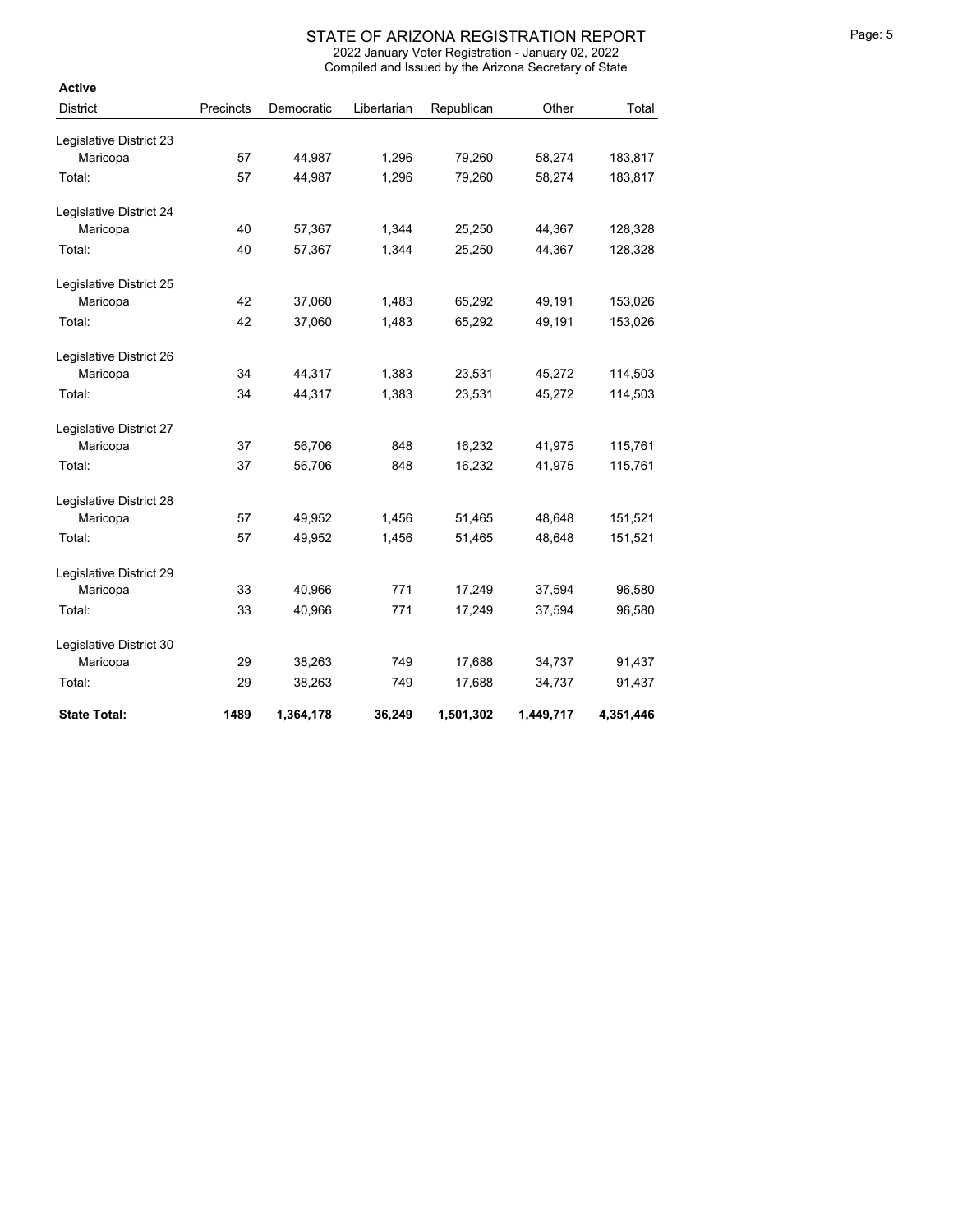| Inactive     |           |                                    |                |              |                |                |         |
|--------------|-----------|------------------------------------|----------------|--------------|----------------|----------------|---------|
| County       | Precincts | Date/Period                        | Democratic     | Libertarian  | Republican     | Other          | Total   |
| Apache       | 44        | <b>JUL 2021</b>                    | 1,850          | 11           | 822            | 1,271          | 3,954   |
|              | 44        | OCT 2021                           | 1,255          | 7            | 569            | 812            | 2,643   |
|              | 44        | <b>JAN 2022</b>                    | 1,386          | 8            | 744            | 968            | 3,106   |
| Cochise      | 49        | <b>JUL 2021</b>                    | 895            | 37           | 1,087          | 1,392          | 3,411   |
|              | 49        | <b>OCT 2021</b>                    | 906            | 37           | 1,112          | 1,409          | 3,464   |
|              | 49        | <b>JAN 2022</b>                    | 958            | 41           | 1,271          | 1,515          | 3,785   |
| Coconino     | 71        | <b>JUL 2021</b>                    | 3,138          | 116          | 1,818          | 3,859          | 8,931   |
|              | 71        | <b>OCT 2021</b>                    | 3,122          | 121          | 1,902          | 3,890          | 9,035   |
|              | 71        | <b>JAN 2022</b>                    | 3,098          | 122          | 1,877          | 3,880          | 8,977   |
| Gila         | 39        | <b>JUL 2021</b>                    | 427            | 17           | 614            | 777            | 1,835   |
|              | 39        | <b>OCT 2021</b>                    | 425            | 16           | 606            | 765            | 1,812   |
|              | 39        | <b>JAN 2022</b>                    | 428            | 16           | 607            | 770            | 1,821   |
| Graham       | 22        | <b>JUL 2021</b>                    | 511            | 14           | 613            | 735            | 1,873   |
|              | 22        | <b>OCT 2021</b>                    | 505            | 15           | 611            | 719            | 1,850   |
|              | 22        | <b>JAN 2022</b>                    | 496            | 15           | 601            | 703            | 1,815   |
| Greenlee     | 8         | <b>JUL 2021</b>                    | 58             | 1            | 65             | 93             | 217     |
|              | 8         | <b>OCT 2021</b>                    | 58             | 1            | 66             | 93             | 218     |
|              | 8         | <b>JAN 2022</b>                    | 58             | 1            | 83             | 98             | 240     |
| La Paz       | 11        | <b>JUL 2021</b>                    | 272            | 4            | 416            | 480            | 1,172   |
|              | 11        | <b>OCT 2021</b>                    | 305            | 3            | 498            | 561            | 1,367   |
|              | 11        | <b>JAN 2022</b>                    | 323            | 3            | 541            | 588            | 1,455   |
| Maricopa     | 743       | <b>JUL 2021</b>                    | 58,619         | 2,154        | 51,071         | 92,086         | 203,930 |
|              | 743       | <b>OCT 2021</b>                    | 57,774         | 2,105        | 50,308         | 91,053         | 201,240 |
|              | 743       | <b>JAN 2022</b>                    | 61,257         | 2,266        | 53,072         | 96,597         | 213,192 |
| Mohave       | 24        | <b>JUL 2021</b>                    | 3,235          | 143          | 7,078          | 8,834          | 19,290  |
|              | 24        | <b>OCT 2021</b>                    | 3,188          | 142          | 6,982          | 8,745          | 19,057  |
|              | 24        | <b>JAN 2022</b>                    | 3,182          | 145          | 7,006          | 8,739          | 19,072  |
| Navajo       | 14        | <b>JUL 2021</b>                    | 3,134          | 92           | 3,443          | 3,975          | 10,644  |
|              | 14        | <b>OCT 2021</b>                    | 3,103          | 92           | 3,398          | 3,945          | 10,538  |
|              | 14        | <b>JAN 2022</b>                    | 2,274          | 76           | 2,662          | 3,371          | 8,383   |
| Pima         | 249       | <b>JUL 2021</b>                    | 14,291         | 453          | 10,265         | 20,233         | 45,242  |
|              | 249       | <b>OCT 2021</b>                    | 17,699         | 571          | 12,010         | 23,347         | 53,627  |
|              | 249       | <b>JAN 2022</b>                    | 17,962         | 609          | 12,600         | 23,927         | 55,098  |
| Pinal        | 102       | <b>JUL 2021</b>                    | 2,592          | 97           | 3,370          | 4,312          | 10,371  |
|              | 102       | <b>OCT 2021</b>                    | 2,618          | 98           | 3,398          | 4,459          | 10,573  |
|              | 102       | <b>JAN 2022</b>                    | 2,965          | 111          | 3,684          | 5,173          | 11,933  |
| Santa        | 24        | <b>JUL 2021</b>                    | 558            | 9            | 198            | 468            | 1,233   |
| Cruz         | 24        | <b>OCT 2021</b>                    | 351            | 5            | 163            | 315            | 834     |
|              | 24        | <b>JAN 2022</b>                    | 349            | 5            | 159            | 316            | 829     |
| Yavapai      | 45        | <b>JUL 2021</b>                    | 2,670          | 185          | 4,864          | 4,767          | 12,486  |
|              | 45        | <b>OCT 2021</b>                    | 3,109          | 216          | 5,625          | 5,446          | 14,396  |
|              | 45        | <b>JAN 2022</b>                    | 3,362          | 237          | 6,086          | 6,010          | 15,695  |
| Yuma         | 44        | <b>JUL 2021</b>                    | 2,074          | 65           | 1,745          | 3,206          | 7,090   |
|              | 44        | <b>OCT 2021</b>                    | 2,063          | 66           | 1,731          | 3,196          | 7,056   |
|              | 44        | <b>JAN 2022</b>                    | 2,027          | 66           | 1,707          | 3,203          | 7,003   |
| Totals:      | 1,489     | <b>JUL 2021</b>                    | 94,324         | 3,398        | 87,469         | 146,488        | 331,679 |
|              | 1,489     | OCT 2021                           | 96,481         | 3,495        | 88,979         | 148,755        | 337,710 |
|              | 1,489     | JAN 2022                           | 100,125        | 3,721        | 92,700         | 155,858        | 352,404 |
| Percentages: |           | <b>JUL 2021</b>                    | 28.44          | 1.02         | 26.37          | 44.17          |         |
|              |           | <b>OCT 2021</b><br><b>JAN 2022</b> | 28.57<br>28.41 | 1.03<br>1.06 | 26.35<br>26.31 | 44.05<br>44.23 |         |
|              |           |                                    |                |              |                |                |         |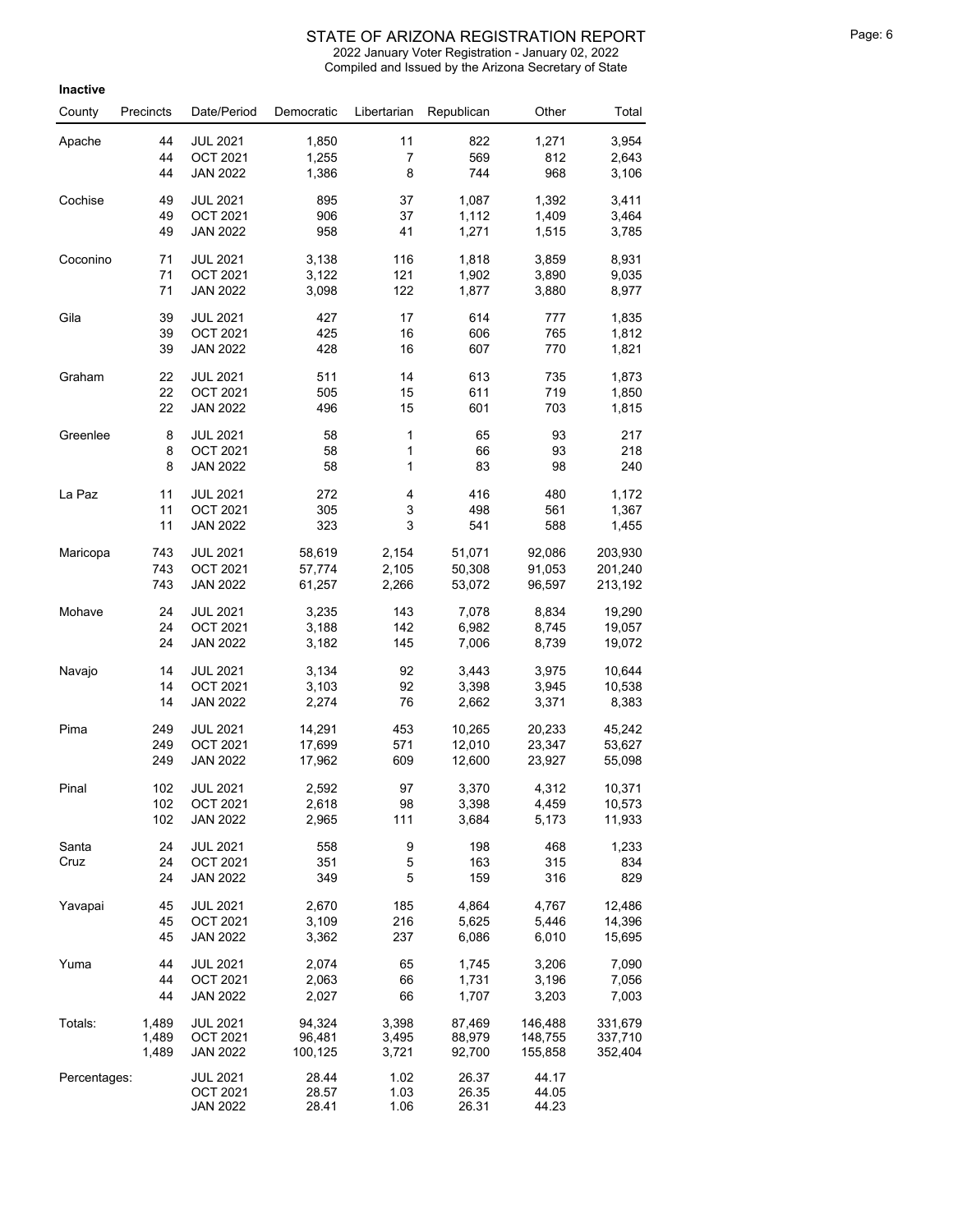Compiled and Issued by the Arizona Secretary of State 2022 January Voter Registration - January 02, 2022

| <b>Inactive</b>                           |                |                |             |            |                |        |
|-------------------------------------------|----------------|----------------|-------------|------------|----------------|--------|
| <b>District</b>                           | Precincts      | Democratic     | Libertarian | Republican | Other          | Total  |
|                                           |                |                |             |            |                |        |
| <b>Congressional District 1</b><br>Apache | 44             | 1,386          | 8           | 744        | 968            | 3,106  |
| Coconino                                  | 71             | 3,098          | 122         | 1,877      | 3,880          | 8,977  |
| Gila                                      | 22             | 250            | 1           | 165        | 331            | 747    |
| Graham                                    | 22             | 496            | 15          | 601        | 703            | 1,815  |
| Greenlee                                  | 8              | 58             | 1           | 83         | 98             | 240    |
| Maricopa                                  | 3              | 45             | 0           | 5          | 47             | 97     |
| Mohave                                    | $\overline{c}$ | 14             | 0           | 13         | 29             | 56     |
| Navajo                                    | 14             | 2,274          | 76          | 2,662      | 3,371          | 8,383  |
| Pima                                      | 26             | 939            | 35          | 1,396      | 1,730          | 4,100  |
| Pinal                                     | 60             | 2,225          | 74          | 2,294      | 3,784          | 8,377  |
| Yavapai                                   | 7              | 570            | 25          | 588        | 829            | 2,012  |
| Total:                                    | 279            | 11,355         | 357         | 10,428     | 15,770         | 37,910 |
| <b>Congressional District 2</b>           |                |                |             |            |                |        |
| Cochise                                   | 49             | 958            | 41          | 1,271      | 1,515          | 3,785  |
| Pima                                      | 146            | 11,128         | 442         | 8,727      | 15,525         | 35,822 |
| Total:                                    | 195            | 12,086         | 483         | 9,998      | 17,040         | 39,607 |
| <b>Congressional District 3</b>           |                |                |             |            |                |        |
| Maricopa                                  | 47             | 3,632          | 84          | 2,496      | 5,455          | 11,667 |
| Pima                                      | 77             | 5,895          | 132         | 2,477      | 6,672          | 15,176 |
| Pinal                                     | 1              | $\overline{2}$ | 0           | 1          | $\overline{c}$ | 5      |
| Santa Cruz                                | 24             | 349            | 5           | 159        | 316            | 829    |
| Yuma                                      | 29             | 1,442          | 29          | 664        | 1,918          | 4,053  |
| Total:                                    | 178            | 11,320         | 250         | 5,797      | 14,363         | 31,730 |
| <b>Congressional District 4</b>           |                |                |             |            |                |        |
| Gila                                      | 17             | 178            | 15          | 442        | 439            | 1,074  |
| La Paz                                    | 11             | 323            | 3           | 541        | 588            | 1,455  |
| Maricopa                                  | 18             | 505            | 21          | 922        | 1,098          | 2,546  |
| Mohave                                    | 22             | 3,168          | 145         | 6,993      | 8,710          | 19,016 |
| Pinal                                     | 41             | 738            | 37          | 1,389      | 1,387          | 3,551  |
| Yavapai                                   | 38             | 2,792          | 212         | 5,498      | 5,181          | 13,683 |
| Yuma                                      | 15             | 585            | 37          | 1,043      | 1,285          | 2,950  |
| Total:                                    | 162            | 8,289          | 470         | 16,828     | 18,688         | 44,275 |
| Congressional District 5                  |                |                |             |            |                |        |
| Maricopa                                  | 128            | 8,215          | 418         | 12,107     | 16,058         | 36,798 |
| Total:                                    | 128            | 8,215          | 418         | 12,107     | 16,058         | 36,798 |
| Congressional District 6                  |                |                |             |            |                |        |
| Maricopa                                  | 157            | 10,569         | 466         | 12,282     | 19,716         | 43,033 |
| Total:                                    | 157            | 10,569         | 466         | 12,282     | 19,716         | 43,033 |
| Congressional District 7                  |                |                |             |            |                |        |
| Maricopa                                  | 107            | 13,699         | 333         | 5,033      | 16,454         | 35,519 |
| Total:                                    | 107            | 13,699         | 333         | 5,033      | 16,454         | 35,519 |
| Congressional District 8                  |                |                |             |            |                |        |
| Maricopa                                  | 143            | 8,339          | 300         | 9,993      | 14,007         | 32,639 |
| Total:                                    | 143            | 8,339          | 300         | 9,993      | 14,007         | 32,639 |
| Congressional District 9                  |                |                |             |            |                |        |
| Maricopa                                  | 140            | 16,253         | 644         | 10,234     | 23,762         | 50,893 |
| Total:                                    | 140            | 16,253         | 644         | 10,234     | 23,762         | 50,893 |

<sup>140</sup> 16,253 <sup>644</sup> 10,234 23,762 50,893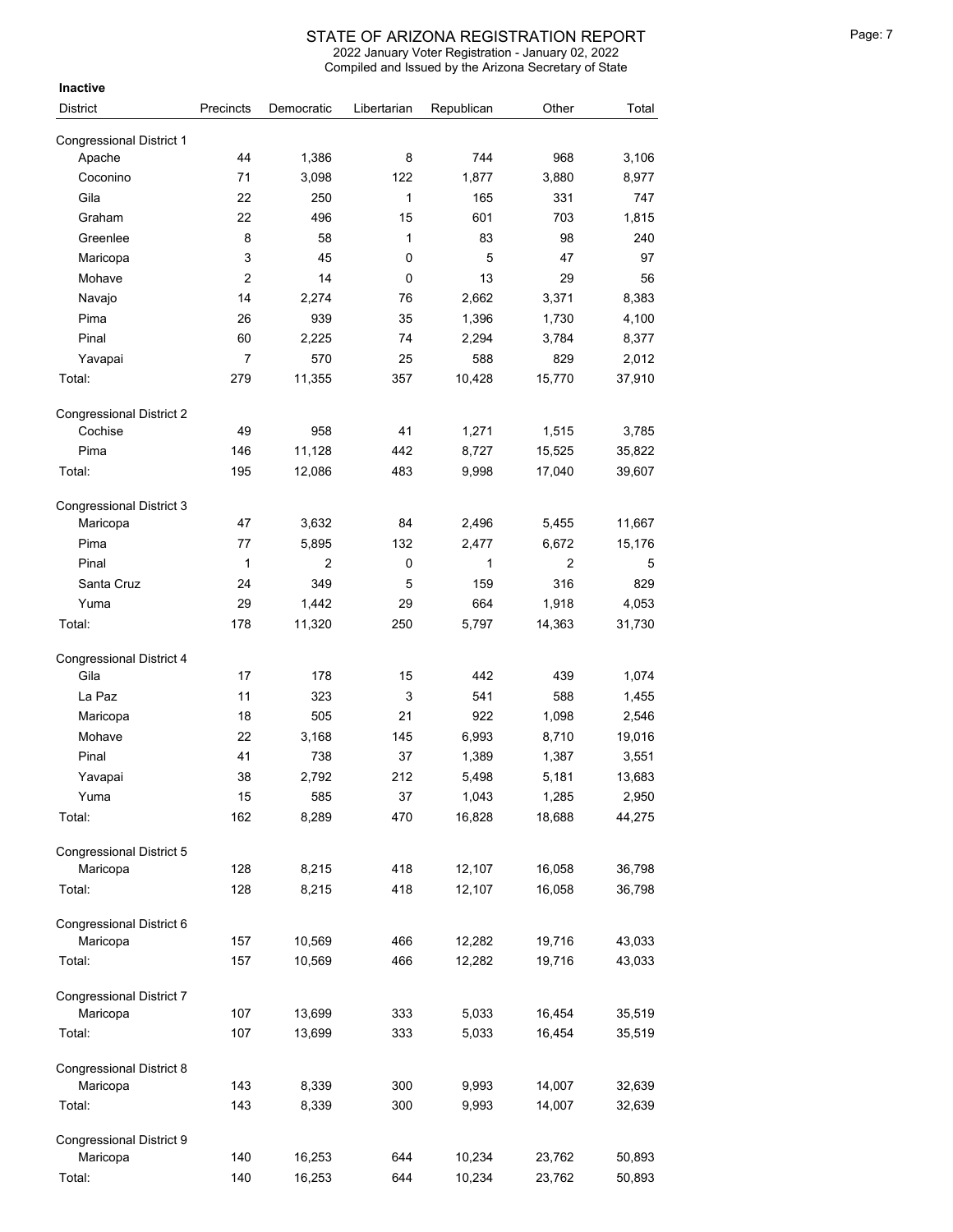| Inactive                           |                         |                |             |            |                |        |
|------------------------------------|-------------------------|----------------|-------------|------------|----------------|--------|
| <b>District</b>                    | Precincts               | Democratic     | Libertarian | Republican | Other          | Total  |
| Legislative District 1             |                         |                |             |            |                |        |
| Maricopa                           | 16                      | 546            | 26          | 1,112      | 1,111          | 2,795  |
| Yavapai                            | 35                      | 2,198          | 188         | 4,696      | 4,087          | 11,169 |
| Total:                             | 51                      | 2,744          | 214         | 5,808      | 5,198          | 13,964 |
|                                    |                         |                |             |            |                |        |
| Legislative District 2             |                         |                |             |            |                |        |
| Pima                               | 33                      | 2,433          | 68          | 1,750      | 3,428          | 7,679  |
| Santa Cruz                         | 24                      | 349            | 5           | 159        | 316            | 829    |
| Total:                             | 57                      | 2,782          | 73          | 1,909      | 3,744          | 8,508  |
| Legislative District 3             |                         |                |             |            |                |        |
| Pima                               | 41                      | 4,616          | 106         | 1,893      | 5,071          | 11,686 |
| Total:                             | 41                      | 4,616          | 106         | 1,893      | 5,071          | 11,686 |
|                                    |                         |                |             |            |                |        |
| Legislative District 4<br>Maricopa | 18                      | 957            | 40          | 999        | 1,614          | 3,610  |
| Pima                               | 17                      | 492            | 9           | 203        | 636            | 1,340  |
|                                    | 1                       | $\overline{2}$ | 0           |            | $\overline{2}$ |        |
| Pinal                              |                         |                |             | 1          |                | 5      |
| Yuma                               | 23                      | 1,258          | 20          | 499        | 1,641          | 3,418  |
| Total:                             | 59                      | 2,709          | 69          | 1,702      | 3,893          | 8,373  |
| Legislative District 5             |                         |                |             |            |                |        |
| La Paz                             | 11                      | 323            | 3           | 541        | 588            | 1,455  |
| Mohave                             | 22                      | 3,168          | 145         | 6,993      | 8,710          | 19,016 |
| Total:                             | 33                      | 3,491          | 148         | 7,534      | 9,298          | 20,471 |
|                                    |                         |                |             |            |                |        |
| Legislative District 6<br>Coconino |                         |                |             |            |                |        |
|                                    | 45                      | 2,643          | 113         | 1,599      | 3,320          | 7,675  |
| Gila                               | 18                      | 180            | 15          | 448        | 442            | 1,085  |
| Navajo                             | 5                       | 389            | 24          | 1,025      | 891            | 2,329  |
| Yavapai                            | 10                      | 1,164          | 49          | 1,390      | 1,923          | 4,526  |
| Total:                             | 78                      | 4,376          | 201         | 4,462      | 6,576          | 15,615 |
| Legislative District 7             |                         |                |             |            |                |        |
| Apache                             | 44                      | 1,386          | 8           | 744        | 968            | 3,106  |
| Coconino                           | 26                      | 455            | 9           | 278        | 560            | 1,302  |
| Gila                               | 3                       | 120            | 0           | 16         | 95             | 231    |
| Graham                             | $\overline{\mathbf{c}}$ | 194            | 1           | 26         | 92             | 313    |
| Mohave                             | $\overline{\mathbf{c}}$ | 14             | 0           | 13         | 29             | 56     |
| Navajo                             | 9                       | 1,885          | 52          | 1,637      | 2,480          | 6,054  |
| Pinal                              | $\mathbf{1}$            | 0              | $\mathsf 0$ | $\pmb{0}$  | 0              | 0      |
| Total:                             | 87                      | 4,054          | 70          | 2,714      | 4,224          | 11,062 |
| Legislative District 8             |                         |                |             |            |                |        |
| Gila                               | 18                      | 128            | 1           | 143        | 233            | 505    |
| Pinal                              | 51                      | 1,517          | 45          | 1,672      | 2,544          | 5,778  |
| Total:                             | 69                      | 1,645          | 46          | 1,815      | 2,777          | 6,283  |
|                                    |                         |                |             |            |                |        |
| Legislative District 9             |                         |                |             |            |                |        |
| Pima                               | 57                      | 4,131          | 135         | 2,536      | 5,306          | 12,108 |
| Total:                             | 57                      | 4,131          | 135         | 2,536      | 5,306          | 12,108 |
| Legislative District 10            |                         |                |             |            |                |        |
| Pima                               | 49                      | 4,421          | 167         | 3,146      | 5,870          | 13,604 |
| Total:                             | 49                      | 4,421          | 167         | 3,146      | 5,870          | 13,604 |
|                                    |                         |                |             |            |                |        |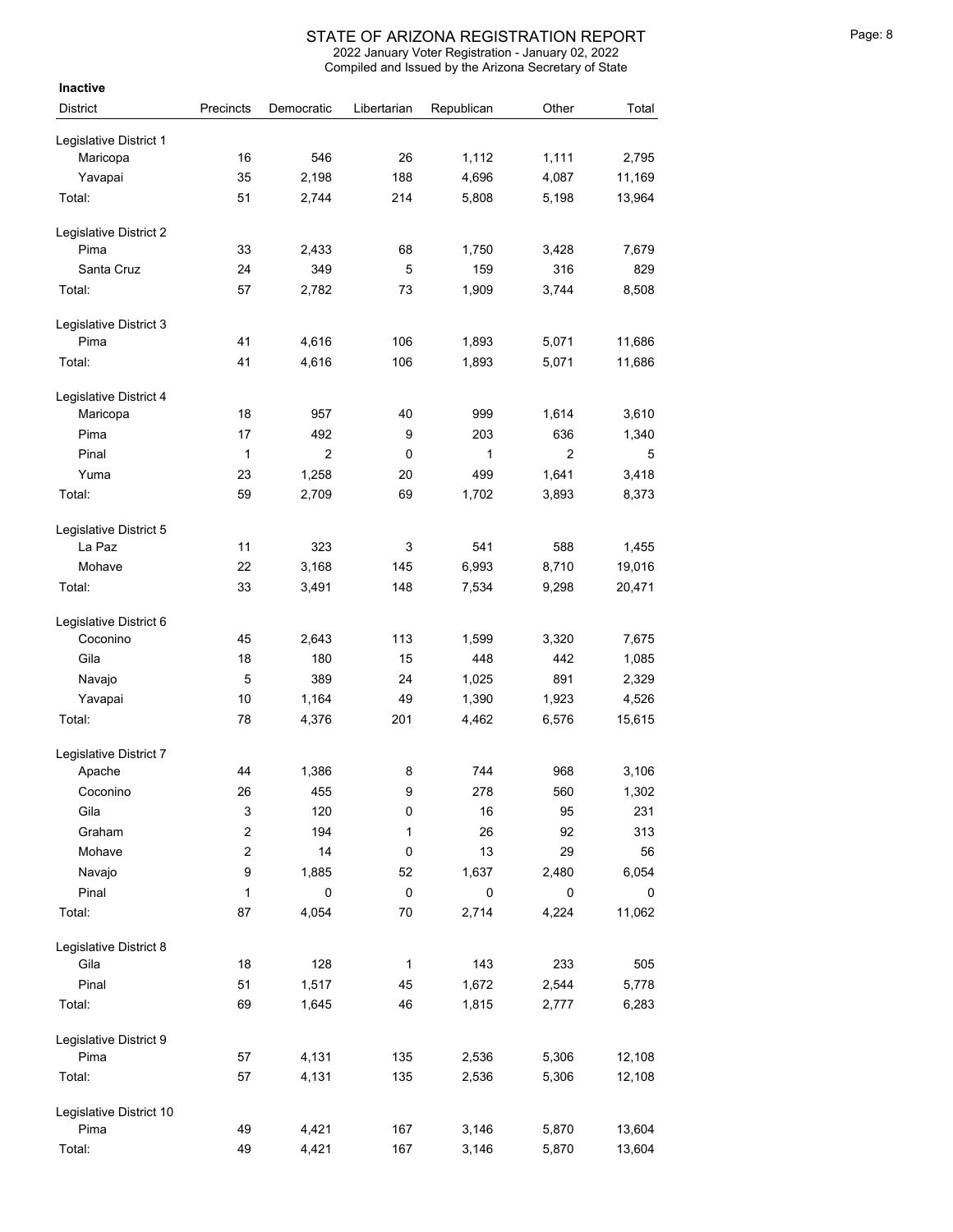| Inactive                |           |            |             |            |       |        |
|-------------------------|-----------|------------|-------------|------------|-------|--------|
| <b>District</b>         | Precincts | Democratic | Libertarian | Republican | Other | Total  |
| Legislative District 11 |           |            |             |            |       |        |
| Pima                    | 34        | 1,097      | 51          | 1,653      | 2,062 | 4,863  |
| Pinal                   | 27        | 1,095      | 47          | 1,274      | 1,945 | 4,361  |
| Total:                  | 61        | 2,192      | 98          | 2,927      | 4,007 | 9,224  |
| Legislative District 12 |           |            |             |            |       |        |
| Maricopa                | 37        | 2,333      | 153         | 3,921      | 4,646 | 11,053 |
| Pinal                   | 1         | 5          | 1           | 22         | 11    | 39     |
| Total:                  | 38        | 2,338      | 154         | 3,943      | 4,657 | 11,092 |
| Legislative District 13 |           |            |             |            |       |        |
| Maricopa                | 29        | 1,764      | 70          | 2,430      | 3,210 | 7,474  |
| Yuma                    | 21        | 769        | 46          | 1,208      | 1,562 | 3,585  |
| Total:                  | 50        | 2,533      | 116         | 3,638      | 4,772 | 11,059 |
| Legislative District 14 |           |            |             |            |       |        |
| Cochise                 | 49        | 958        | 41          | 1,271      | 1,515 | 3,785  |
| Graham                  | 20        | 302        | 14          | 575        | 611   | 1,502  |
| Greenlee                | 8         | 58         | 1           | 83         | 98    | 240    |
| Pima                    | 18        | 772        | 73          | 1,419      | 1,554 | 3,818  |
| Total:                  | 95        | 2,090      | 129         | 3,348      | 3,778 | 9,345  |
| Legislative District 15 |           |            |             |            |       |        |
| Maricopa                | 42        | 2,371      | 121         | 3,332      | 4,840 | 10,664 |
| Total:                  | 42        | 2,371      | 121         | 3,332      | 4,840 | 10,664 |
| Legislative District 16 |           |            |             |            |       |        |
| Maricopa                | 25        | 1,443      | 67          | 2,029      | 3,008 | 6,547  |
| Pinal                   | 21        | 346        | 18          | 715        | 671   | 1,750  |
| Total:                  | 46        | 1,789      | 85          | 2,744      | 3,679 | 8,297  |
| Legislative District 17 |           |            |             |            |       |        |
| Maricopa                | 40        | 3,261      | 137         | 3,439      | 5,563 | 12,400 |
| Total:                  | 40        | 3,261      | 137         | 3,439      | 5,563 | 12,400 |
| Legislative District 18 |           |            |             |            |       |        |
| Maricopa                | 41        | 3,524      | 157         | 2,648      | 4,929 | 11,258 |
| Total:                  | 41        | 3,524      | 157         | 2,648      | 4,929 | 11,258 |
| Legislative District 19 |           |            |             |            |       |        |
| Maricopa                | 29        | 3,547      | 60          | 1,520      | 4,706 | 9,833  |
| Total:                  | 29        | 3,547      | 60          | 1,520      | 4,706 | 9,833  |
| Legislative District 20 |           |            |             |            |       |        |
| Maricopa                | 47        | 3,554      | 130         | 2,926      | 6,302 | 12,912 |
| Total:                  | 47        | 3,554      | 130         | 2,926      | 6,302 | 12,912 |
| Legislative District 21 |           |            |             |            |       |        |
| Maricopa                | 42        | 2,555      | 74          | 2,602      | 4,207 | 9,438  |
| Total:                  | 42        | 2,555      | 74          | 2,602      | 4,207 | 9,438  |
| Legislative District 22 |           |            |             |            |       |        |
| Maricopa                | 48        | 2,051      | 83          | 3,234      | 3,464 | 8,832  |
| Total:                  | 48        | 2,051      | 83          | 3,234      | 3,464 | 8,832  |